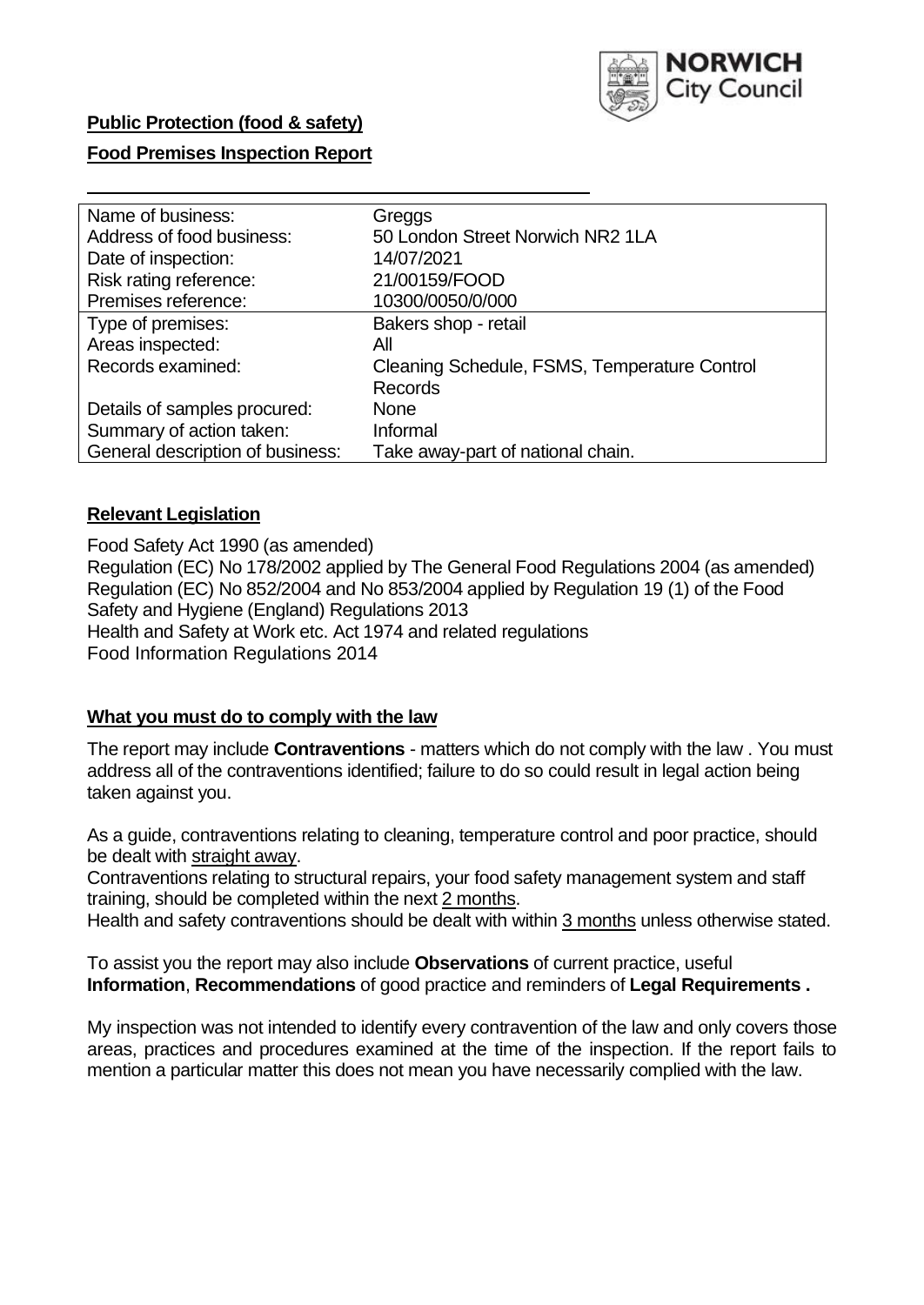# **FOOD SAFETY**

### **How we calculate your Food Hygiene Rating:**

 The food safety section has been divided into the three areas which you are scored against for the hygiene rating: 1. food hygiene and safety procedures, 2. structural requirements and 3. confidence in management/control procedures. Each section begins with a summary of what was observed and the score you have been given. Details of how these scores combine to produce your overall food hygiene rating are shown in the table.

| <b>Compliance Area</b>                     |          |    |           | <b>You Score</b> |                |    |           |    |                |  |  |
|--------------------------------------------|----------|----|-----------|------------------|----------------|----|-----------|----|----------------|--|--|
| Food Hygiene and Safety                    |          |    |           | $\Omega$         | 5              | 10 | 15        | 20 | 25             |  |  |
| <b>Structure and Cleaning</b>              |          |    |           | $\Omega$         | 5.             | 10 | 15        | 20 | 25             |  |  |
| Confidence in management & control systems |          |    |           | $\overline{0}$   | 5              | 10 | 15        | 20 | 30             |  |  |
|                                            |          |    |           |                  |                |    |           |    |                |  |  |
| <b>Your Total score</b>                    | $0 - 15$ | 20 | $25 - 30$ |                  | $35 - 40$      |    | $45 - 50$ |    | > 50           |  |  |
| <b>Your Worst score</b>                    | 5        | 10 | 10        |                  | 15             |    | 20        |    |                |  |  |
|                                            |          |    |           |                  |                |    |           |    |                |  |  |
| <b>Your Rating is</b>                      | 5        |    |           | 3                | $\overline{2}$ |    |           |    | $\overline{0}$ |  |  |

Your Food Hygiene Rating is 4 - a good standard



# **1. Food Hygiene and Safety**

You have a good track record. There are some minor contraventions which require your attention. **(Score 5)** 

#### Contamination risks

**Observation** I was pleased to see you were able to demonstrate effective controls to prevent cross-contamination.

#### Hand-washing

**Contravention** The following indicated that hand-washing was not suitably managed:

• a wash hand basin was obstructed in rear food preparation area.

#### Personal Hygiene

**Observation** I was pleased to see that standards of personal hygiene were high.

Temperature Control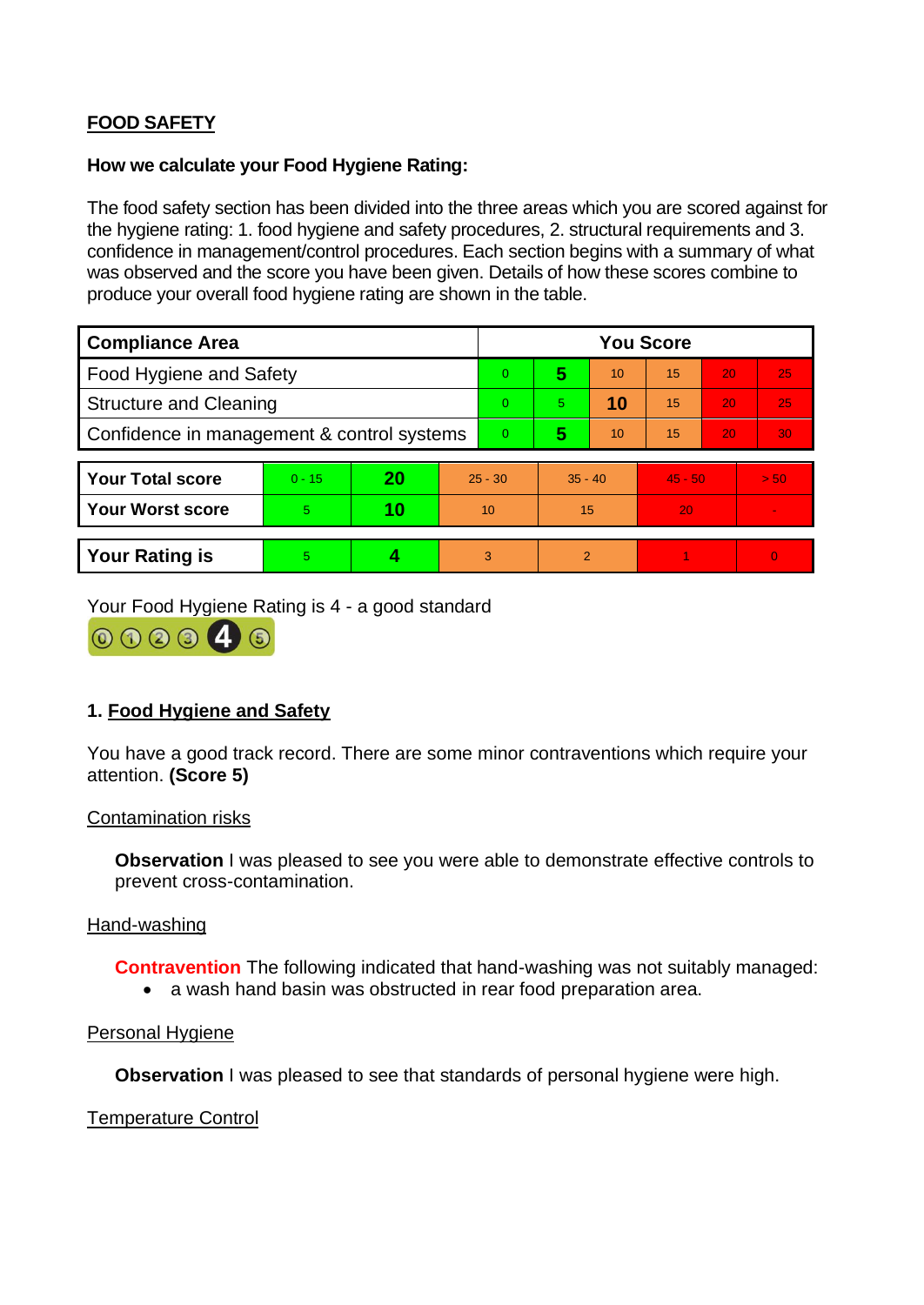**Observation** I was pleased to see you were able to limit bacterial growth and/or survival by applying appropriate temperature controls at points critical to food safety and that you were monitoring temperatures.

# **2. Structure and Cleaning**

 satisfactory standard but there are some repairs and/or improvements which are required The structure facilities and standard of cleaning and maintenance are of a generally in order for you to comply with the law. Pest control and waste disposal provisions are adequate. The contraventions require your attention; although not critical to food safety they may become so if not addressed. **(Score 10)** 

# Cleaning of Structure

**Contravention** The following items were dirty and require more frequent and thorough cleaning:

- floor/wall junctions
- around equipment feet
- behind and under equipment

## Maintenance

**Contravention** The following had not been suitably maintained and must be repaired or replaced:

- floor trim had been missed or fitted and left dirt traps. • floor surface. This was mainly due to where a previously located walk-in fridge had been located in rear food preparation room. It had left gaps or where metal
- split door seals

# **3. Confidence in Management**

 of compliance with the law. You have a good track record. There are some minor maintained. Your staff are suitably supervised and trained. You have a good track record. A food safety management system is in place and you demonstrate a very good standard contraventions which require your attention.Your records are appropriate and generally There are some minor contraventions which require your attention. **(Score 5)** 

# Type of Food Safety Management System Required

**Observation** Your SFBB/food safety management system was in place and working well. I was confident you had effective control over hazards to food.

**Observation** You were date labelling perishable foods appropriately and could demonstrate effective control over food spoilage organisms.

**Observation** You had colour-coded equipment and effective separation between raw and ready-to-eat food at all stages in your operation.